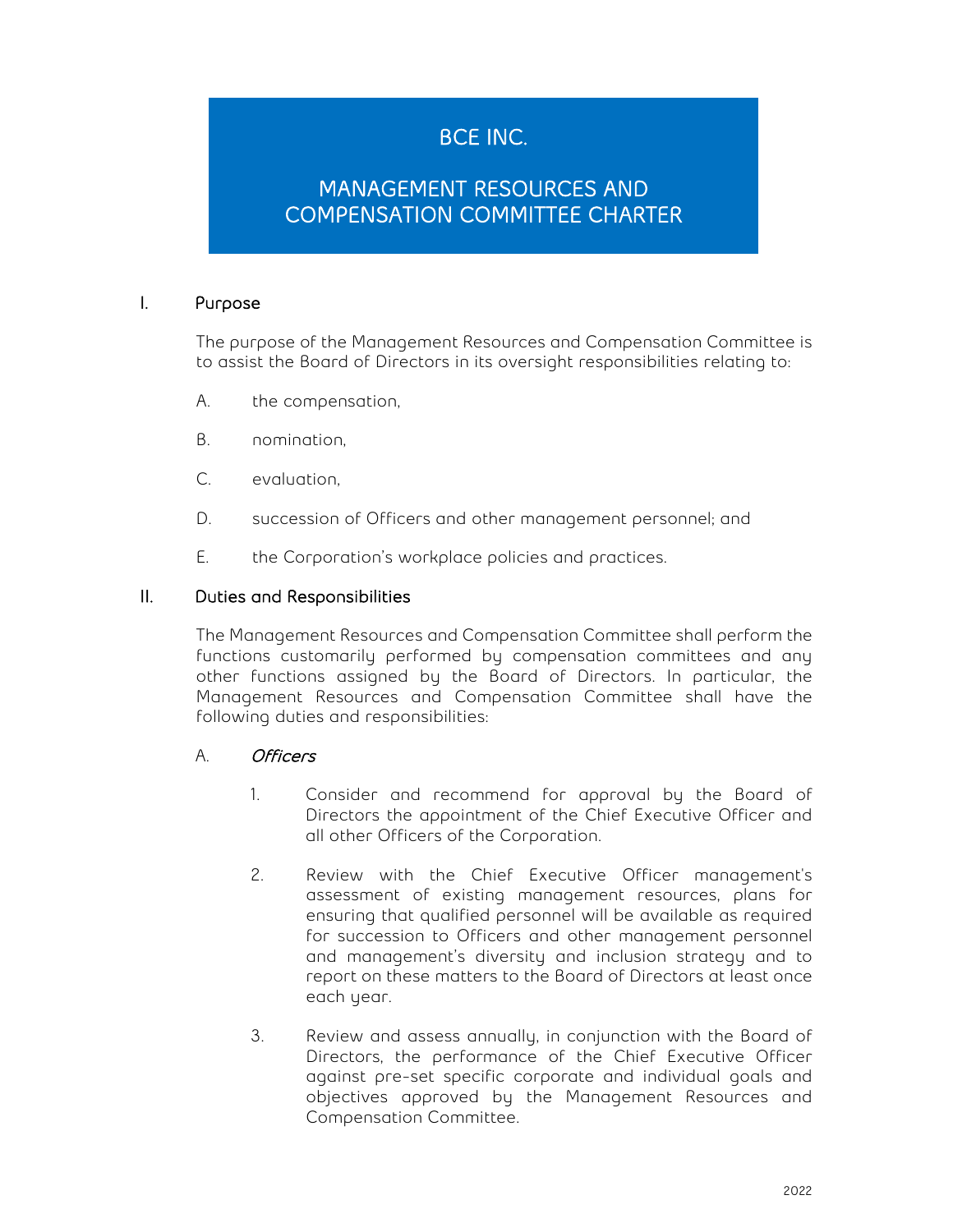4. Review with the Chief Executive Officer the annual performance assessments of all other Officers, and to report annually to the Board of Directors on these assessments.

## B. Compensation

- 1. Oversee and recommend for approval by the Board of Directors the Corporation's executive compensation principles, policies, programs, grants of equity-based incentives and processes and to specifically consider and recommend annually or as required: (i) for approval by the independent directors of the Board of Directors all forms of compensation for the Chief Executive Officer; (ii) for approval by the Board of Directors all forms of compensation for all other Officers.
- 2. Review the Corporation's Compensation Discussion & Analysis and related executive compensation disclosure for inclusion in the Corporation's public disclosure documents, in accordance with applicable rules and regulations.
- 3. Review with the Chief Executive Officer any proposed major changes in organization or personnel.
- 4. Review any proposed major changes in the Corporation's benefit plans and recommend for approval any change requiring Board of Directors action.

## C. Oversight of the Corporation's Workplace Policies and Practices

- 1. Review, monitor, report, and where appropriate, provide recommendations to the Board of Directors on the Corporation's workplace policies and practices (including health and safety policies, policies ensuring a respectful workplace free from harassment and policies ensuring a diverse and inclusive workplace).
- 2. When appropriate, ensure that the Corporation's subsidiaries establish workplace policies and practices and review and report thereon to the Board of Directors of the Corporation.

## D. Oversight of the Corporation's Risks

- 1. Review, monitor, report and, where appropriate, provide recommendations to the Board of Directors on the Corporation's exposure to risks related to:
	- a. change management and integration; and
	- b. human resources, including employee attraction, retention and development, labour relations and health and safety.
- 2. Review, monitor, report, and where appropriate, provide recommendations to the Board of Directors on the Corporation's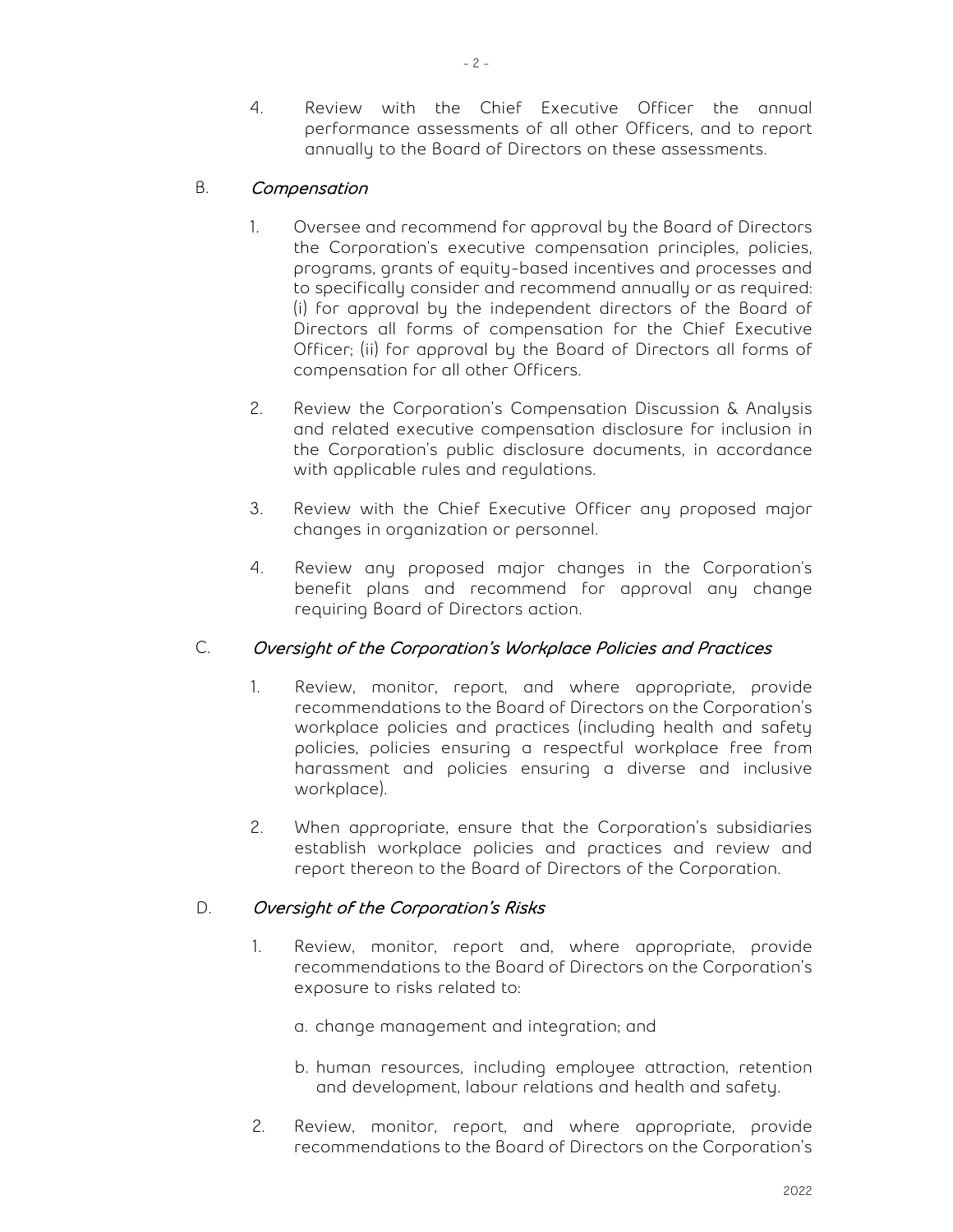exposure to risks related to executive compensation policies and practices, if any, and identify compensation policies and practices that mitigate any such risk.

## III. Evaluation of the Management Resources and Compensation Committee and Report to Board of Directors

- A. The Management Resources and Compensation Committee shall evaluate and review with the Corporate Governance Committee of the Board of Directors, on an annual basis, the performance of the Management Resources and Compensation Committee.
- B. The Management Resources and Compensation Committee shall review and discuss with the Corporate Governance Committee of the Board of Directors, on an annual basis, the appropriateness of the Management Resources and Compensation Committee charter.
- C. The Management Resources and Compensation Committee shall report to the Board of Directors periodically on the Management Resources and Compensation Committee's activities.

## IV. Outside Advisors

The Management Resources and Compensation Committee shall have the resources, funding and authority appropriate to discharge its duties and responsibilities, including the authority to select, retain, terminate, and approve the fees and other retention terms of any compensation consultants, outside legal counsel or other advisors to the Management Resources and Compensation Committee, as it deems appropriate, without seeking approval of the Board or management. The Management Resources and Compensation Committee may hire outside compensation consultants, legal counsel or other advisors (an "Advisor") only after considering the following independence factors;

- A. other services the Advisor provides to the Corporation;
- B. fees paid by the Corporation to the Advisor as a percentage of the Advisor's total revenue;
- C. the Advisor's policies and procedures to address conflicts of interest;
- D. the Advisor's business or personal relationships with the Corporation's executive officers and members of the Management Resources and Compensation Committee

; and

E. any common or preferred shares of the Corporation owned by the Advisor.

## V. Membership

The Management Resources and Compensation Committee shall consist of such number of directors, in no event to be less than three, as the Board of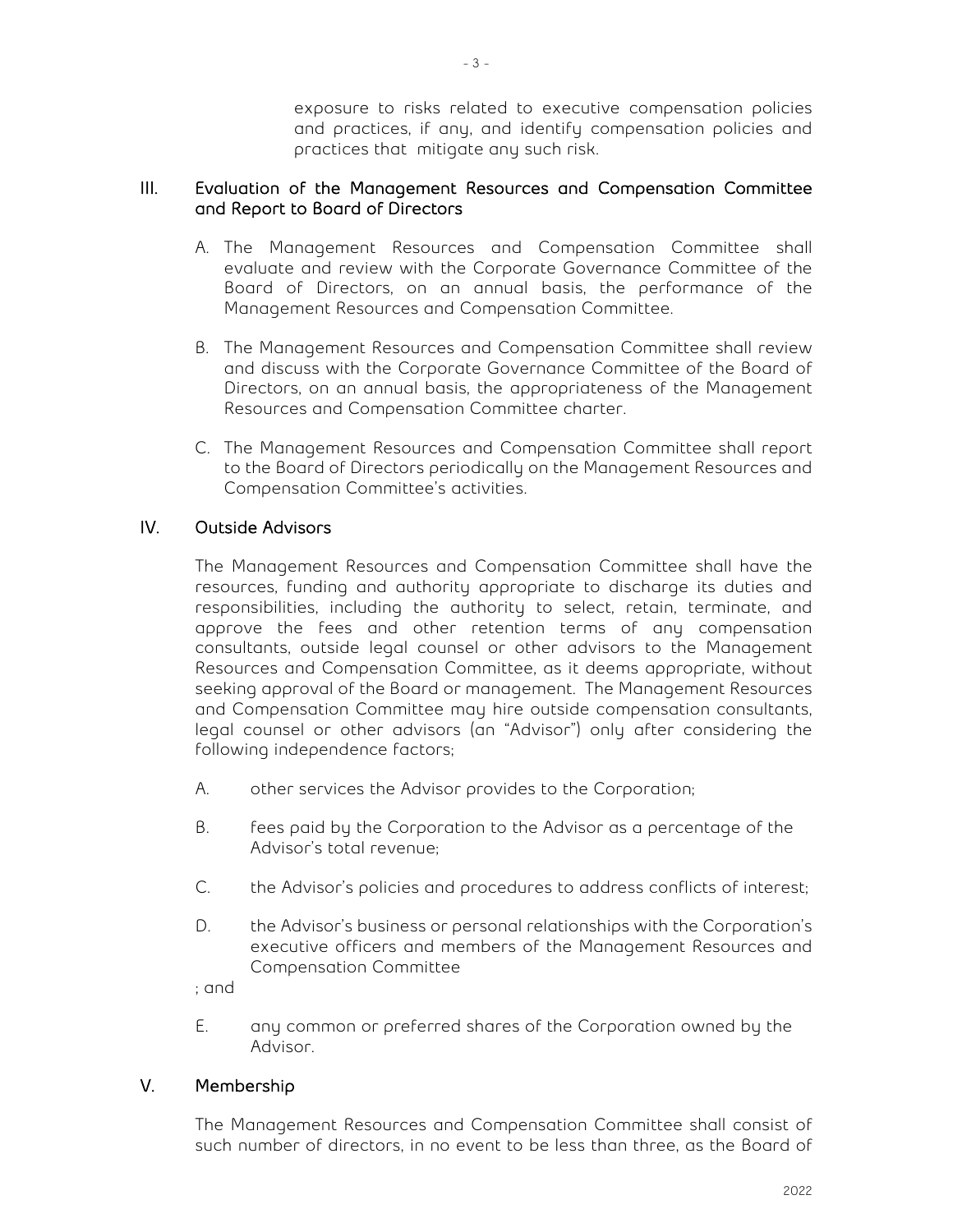Directors may from time to time by resolution determine. Each member of the Management Resources and Compensation Committee shall be independent of the Corporation as determined by the Board of Directors, in accordance with applicable laws, rules and regulations.

## VI. Management Resources and Compensation Committee Chair

The Chair of the Management Resources and Compensation Committee shall be appointed by the Board of Directors. The Chair of the Management Resources and Compensation Committee leads the Management Resources and Compensation Committee in all aspects of its work and is responsible to effectively manage the affairs of the Management Resources and Compensation Committee and ensure that it is properly organized and functions efficiently. More specifically, the Chair of the Management Resources and Compensation Committee shall:

- A. Provide leadership to enable the Management Resources and Compensation Committee to act effectively in carrying out its duties and responsibilities as described elsewhere in this charter and as otherwise may be appropriate;
- B. In consultation with the Board Chair and the Chief Executive Officer, ensure that there is an effective relationship between management and the members of the Management Resources and Compensation Committee;
- C. Chair meetings of the Management Resources and Compensation Committee;
- D. In consultation with the Chief Executive Officer, the Corporate Secretary's Office and the Board Chair, determine the frequency, dates and locations of meetings of the Management Resources and Compensation Committee;
- E. In consultation with the Chief Executive Officer, the Corporate Secretary's Office and, as required, other Officers, review the annual work plan and the meeting agendas to ensure all required business is brought before the Management Resources and Compensation Committee to enable it to efficiently carry out its duties and responsibilities;
- F. Ensure, in consultation with the Board Chair, that all items requiring the Management Resources and Compensation Committee's approval are appropriately tabled;
- G. Ensure the proper flow of information to the Management Resources and Compensation Committee and review, with the Chief Executive Officer, the Corporate Secretary's Office and, as required, other Officers, the adequacy and timing of materials in support of management's proposals;
- H. Report to the Board of Directors on the matters reviewed by, and on any decisions or recommendations of, the Management Resources and